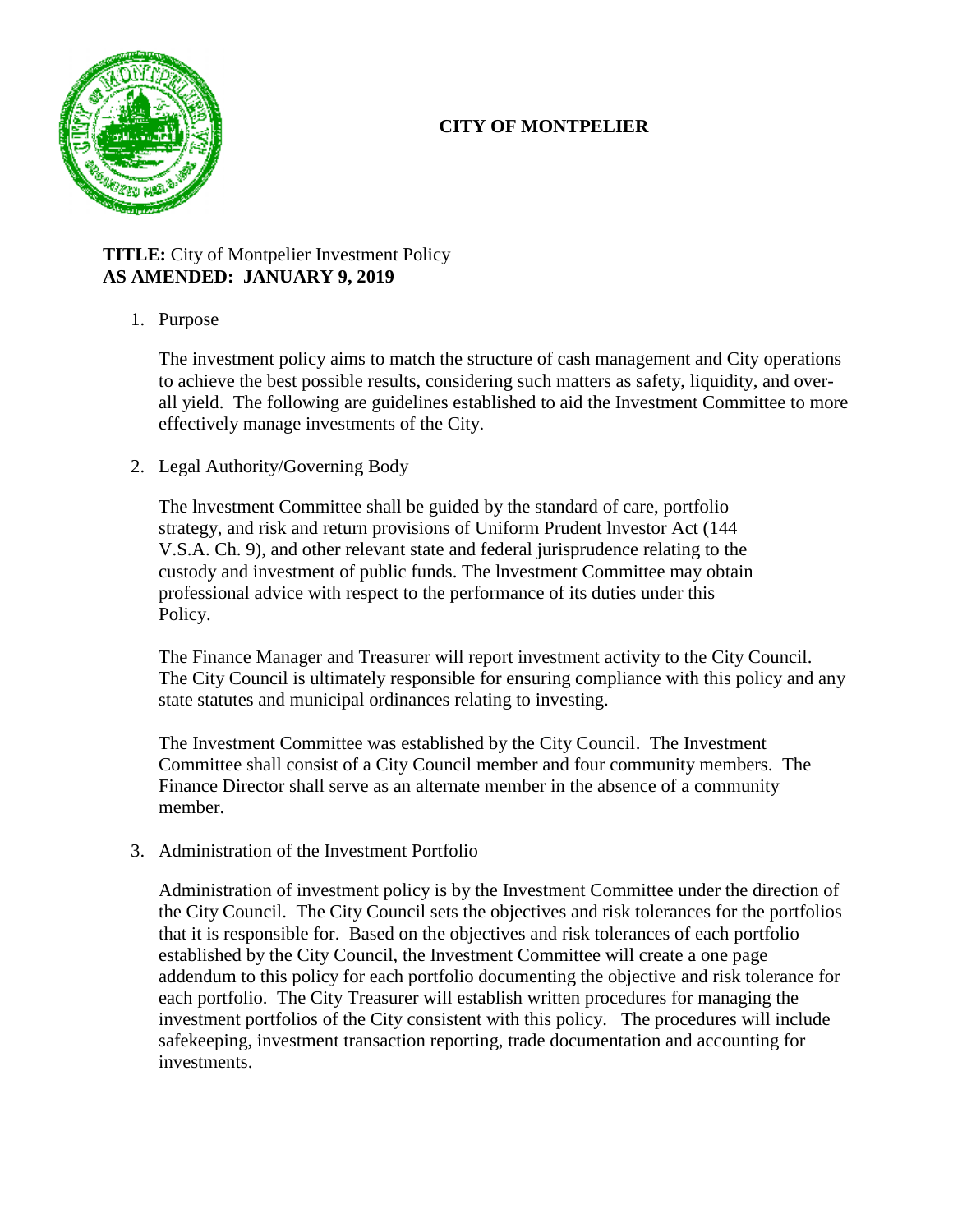#### 4. Portfolio Strategy

The City Council is responsible for setting the objectives and risk tolerances for different portfolios. This policy will be written to support multiple portfolios with different purposes. The section of the policy will broadly outline general strategies for investment portfolios with diversified purposes.

### Safety of Principal

The primary consideration of investment portfolio management is safety of principal. If the City is primarily investing in debt instruments (bonds) the greatest risk to safety of principal is default risk. This is the risk that the issuer of the bond defaults on their payment of principal and interest. Maturity limits are another strategy for controlling risk and capital preservation. Maturity limits address the duration, i.e. the interest rate sensitivity, of the investment portfolio. The objectives of the investment portfolio will determine maturity or average-life limits. A portfolio with an objective of higher liquidity will most likely have shorter-maturity limits. Shorter-maturity limits will normally reduce the yield available to the portfolio. Longer-maturity limits offers opportunities for higher yields but usually at the expense of capital preservation. Although all risk cannot be entirely eliminated strategies should be implemented to manage the risks to the levels established by the City Council for each portfolio. The trade-off of managing risk is yield and return. Lower risk will result in lower yield and return. This needs to be considered in developing strategies for various investment portfolios.

### a. Liquidity

Liquidity is another aspect of the investment portfolio strategy. Liquidity is the ability to have access to funds in the event that portfolios must be sold. The strategy will be to ensure that if liquidating a portfolio maximum value is obtained. Liquidity strategy must be managed in coordination with the cash management policy. By managing cash positions liquidating investment portfolios will be optimized for timing. Strategies for managing liquidity risk involve purchasing securities that are traded in an active market, part of a large issue, or of well-known issuers, such as government agencies and highlyrated corporations.

### b. Yield

Yield is another consideration in managing the investment portfolio strategy. The Investment Committee should seek a fair yield from its management of its investment portfolio based on the objectives and risk tolerances established for each. Yield is one metric for measuring the performance of the investment portfolio. Total return can also be used to measure the performance of the investment portfolio.

c. Portfolio Diversification

Portfolio diversification is a risk management strategy. At its highest level, portfolio diversification involves a broad array of securities. For instance, purchasing stocks, bonds, bank certificates of deposits, commercial notes would constitute a diversified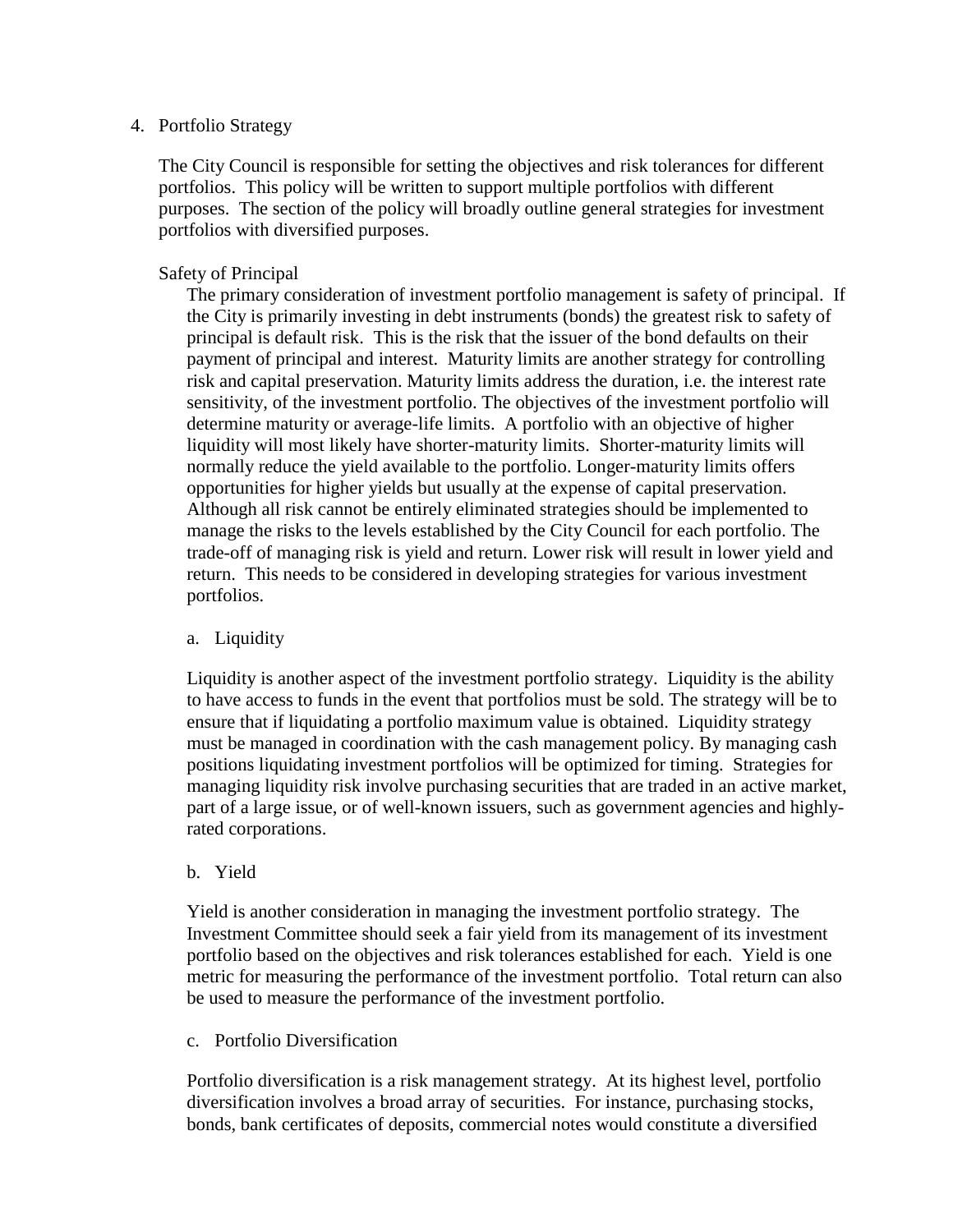investment portfolio. Other aspects of portfolio diversification includes sector and security selection. Sector selection is a choice amongst the main parts of the fixedincome markets, namely U.S. Treasury and agencies, mortgage-backed securities, corporate and municipal bonds. The Investment Committee must evaluate each investment portfolio to determine how diversification can be utilized for each individual portfolio. Depending on the objective of the portfolio diversification may be restricted. Small portfolios will have difficulty obtaining sufficient diversification without incurring high transaction costs. Issue and issuer diversification as well as sufficient sector diversification will reduce the overall risk level as not all asset classes and issuers are positively correlated with each other in terms of investment performance. When possible the management of the City's investment portfolio should strive for maximum diversification within the objectives of the portfolio.

d. Risk Rating

The Investment Committee may choose to use risk ratings from a nationally recognized rating agency in its investment portfolio management. The Investment Committee may set a minimum risk rating by investment portfolio based on the objectives and risk tolerances established for the portfolio. The risk ratings will apply to individual securities within a portfolio. If an individual security within a portfolio risk rating falls below the minimum established by the Investment Committee, the Committee will review the security. Working with its investment advisor the Committee will make a recommendation to the City Council to either sell the security or continue monitoring its risk rating.

e. Investment Restrictions

In selecting or recommending investment vehicles, the Investment Committee shall be mindful of limitations or restrictions imposed by the terms of bequests, grants and donations, and those imposed by law (e.g. investment of bond and note proceeds).

5. Broker/Dealer Relationships

The Investment Committee may establish relationships with securities broker/dealers to facilitate the management of the investment portfolios. The Investment Committee should develop criteria for selecting broker/dealers to work with. The criteria should include evaluating the reputation of the broker/dealer, checking references, checking regulatory agencies for any outstanding prohibitions or orders against the broker/dealer. The Investment Committee may want to work with more than one broker/dealer. Having multiple broker/dealer relationships can provide more options to the Investment Committee when managing its portfolios.

6. Ethics and Conflicts of Interest

Investment Committee members may not accept gifts from broker/dealers or safekeeping agents that it does business with. Investment Committee members shall disclose any material financial interests in the broker/dealers that conduct business with the City. Investment Committee members shall disclose any material personal financial/investment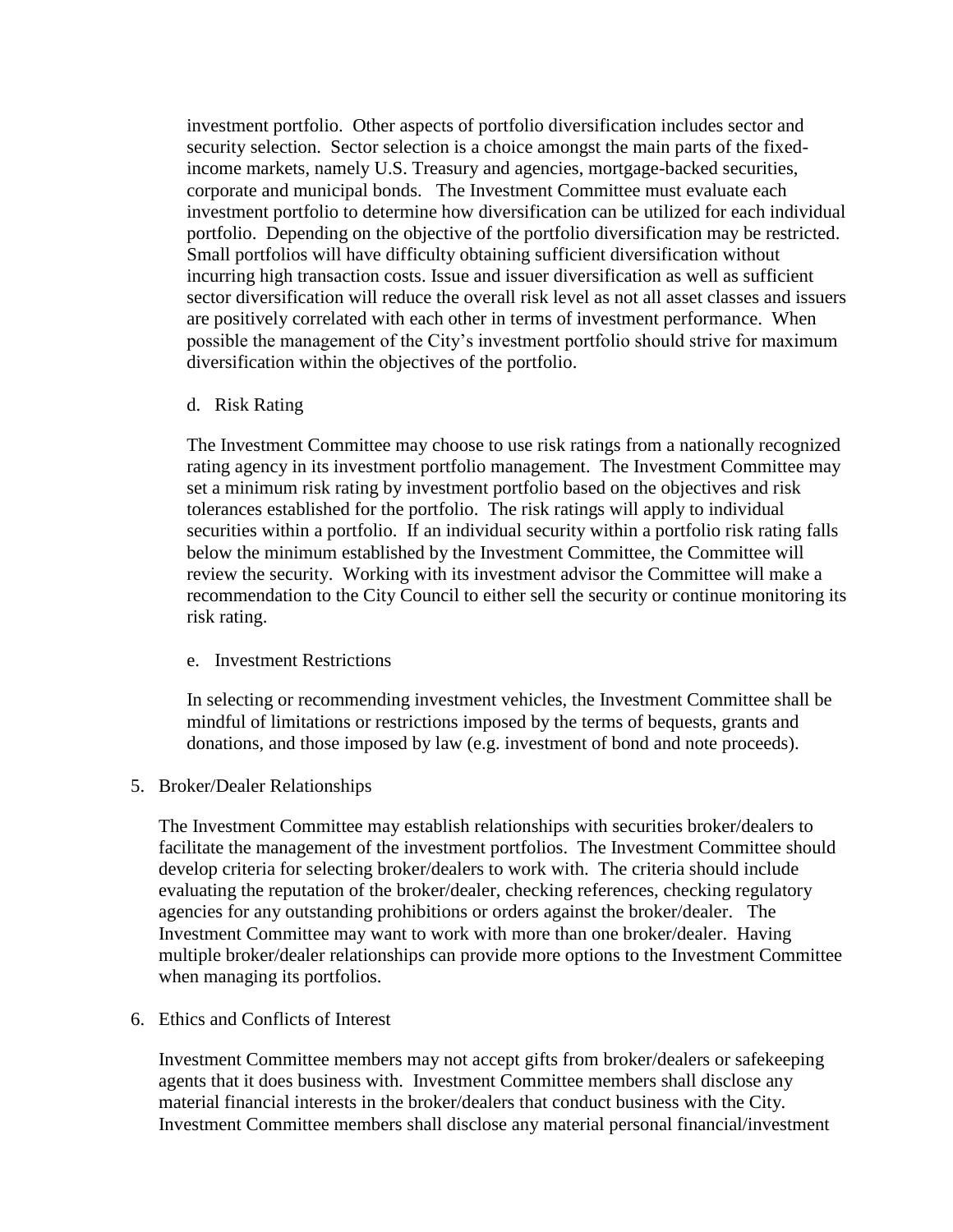position that could be related to the performance of the City's investment portfolios. Investment Committee members involved in investment management for the City shall comply with all applicable laws, regulations, professional codes of conduct and City policies.

7. Accounting for Investments

The City Treasurer and the Finance Manager are responsible for ensuring that investments are properly accounted for. If there are any questions about how an investment should be accounted for the Finance Manager should refer questions to the City's financial auditors.

8. Reporting of Investment Activity

The City Treasurer and the Finance Manager will prepare monthly investment reports that summarize the investment activity for the month. The reports should summarize the strategy for each investment portfolio. The report should detail how the portfolio is performing compared to its objective. Any new purchases and current month maturities should be included. At least quarterly the market value for portfolios should be compared to book value. The reports should provide enough detail to allow the Investment Committee to be able to evaluate the performance of the investment portfolios.

9. Investment Advisors

When permitted by statute the Investment Committee may choose to engage independent investment advisors to assist in managing one or some of the investment portfolios. The role of the investment advisor is to assist the Investment Committee ensuring that the investment portfolios meet their objectives. Depending on statute and the objective of the investment portfolio, an investment advisor may be granted discretionary investment authority. If this is the case this does not relieve the Investment Committee from their responsibilities under this policy. An investment advisor shall follow the guidance outlined in this policy. The selection and engagement of an investment advisor must comply with any existing City policy for procuring services. This may include the use of a Request for Proposals. The fees charged by an investment advisor must be compared to the increase in performance of the investment portfolio. At least annually the Investment Committee should evaluate the performance of the investment advisor relative to the objective of the investment portfolio.

10. Environmental, Social and Governance (ESG)

The portfolio shall avoid investing in individual securities of companies that derive the majority of their revenues from the following sources/activities:

- Production/manufacture and sale of alcohol and/or tobacco products
- Production/manufacture and sale of firearms
- Exploration, extraction, refining of fossil fuels as well as products and services that support these processes

The City Council and the Investment Committee recognize exclusion of these market sectors may impact the performance of the investment portfolio when compared to industry